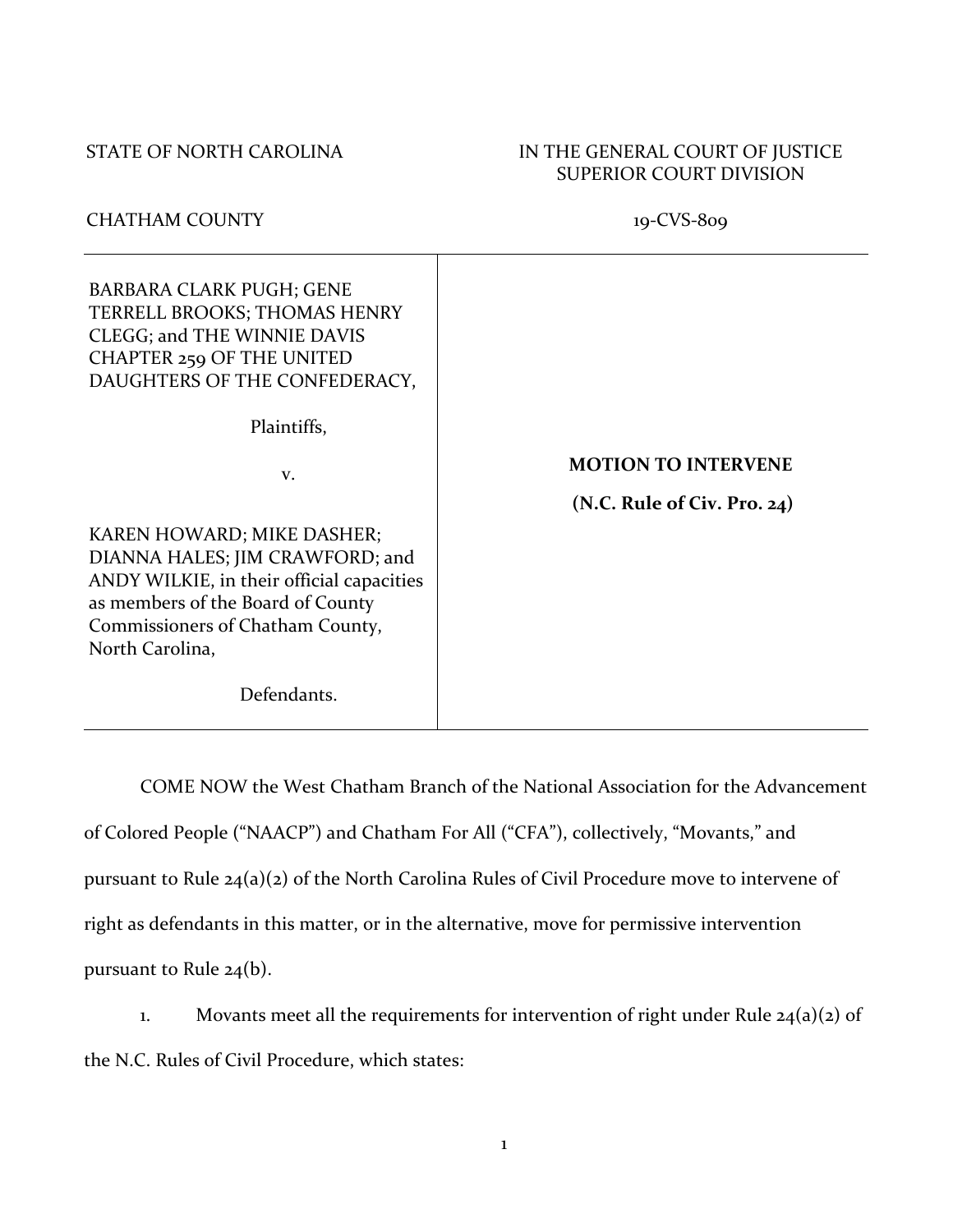(a) Intervention of right. Upon timely application anyone shall be permitted to intervene in an action:

(2) When the applicant claims an interest relating to the property or transaction which is the subject of the action and he is so situated that the disposition of the action may as a practical matter impair or impede his ability to protect that interest, unless the applicant's interest is adequately represented by existing parties.

2. This motion is timely. The complaint in this matter was filed less than two weeks ago, on 23 October 2019. The only proceedings thus far has been a hearing on Plaintiff's temporary restraining order. There have been no additional pleadings filed, and the time for defendant to answer has not lapsed.

3. NAACP and CFA have direct and immediate interests relating to the subject of this action, removal of the UDC confederate monument ("the Monument"), from the public property located at the historic Chatham County courthouse in Pittsboro, NC.

4. CFA is a community based nonprofit unincorporated association. CFA's mission is to lawfully and peacefully persuade the Chatham County Board of Commissioners ("BOCC") to remove the Monument from public property, because of the racially discriminatory hate speech it constitutes in its current location in front of the historic courthouse in the center of Pittsboro. CFA seeks to address the false historical narrative that the Monument represents and that the County endorses due to the Monument's current location. *See* Exhibit 1, Affidavit of CFA.

5. The NAACP is the nation's oldest and largest civil rights organization. Its mission is to ensure the political, educational, social and economic equality of rights of all persons and to eliminate racial hatred and discrimination. The NAACP has followed a variety of strategies to carry out this goal, including filing lawsuits and Title VI administrative claims, public education,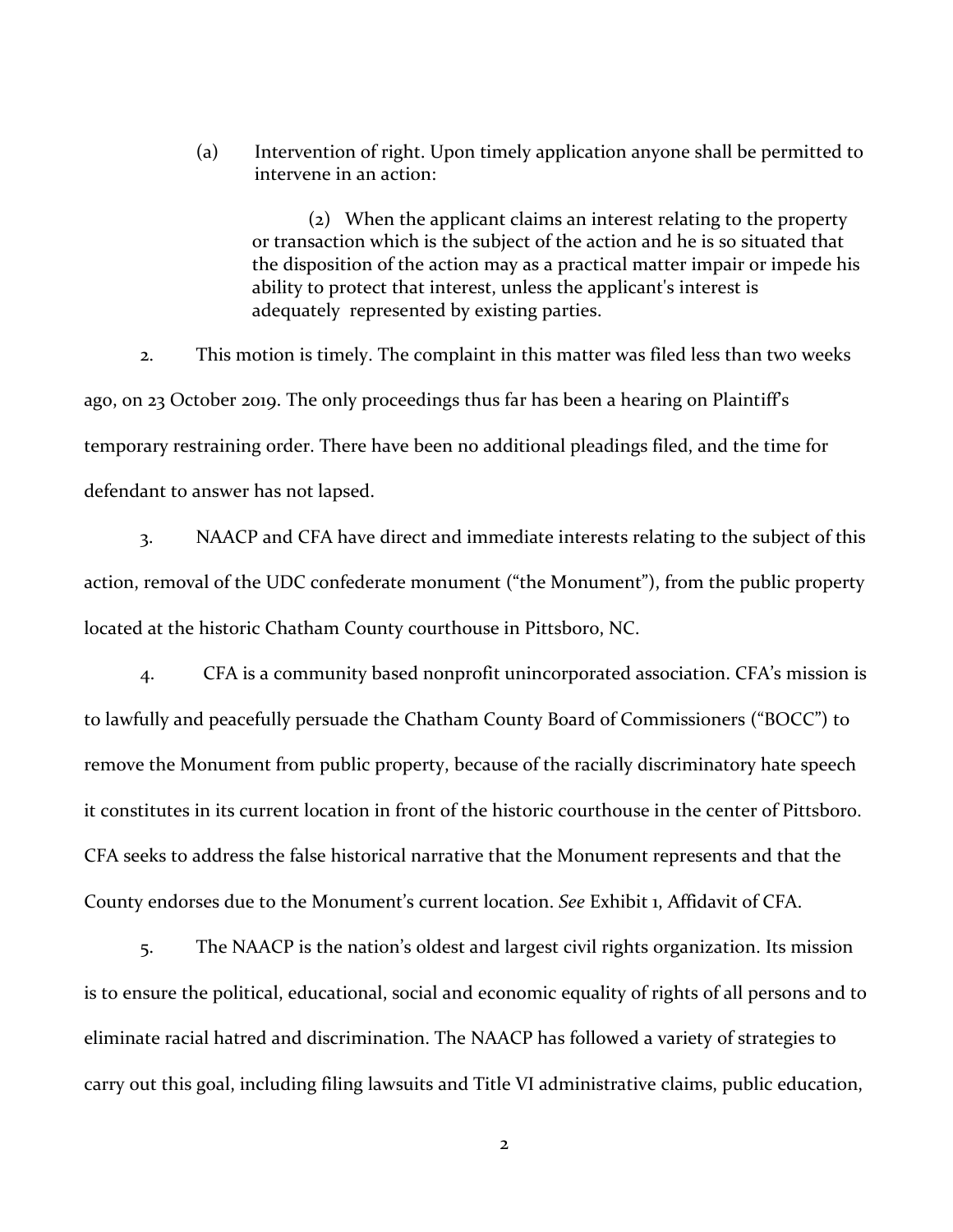direct advocacy, peaceful protests, and civic engagement in order to promote and protect equal rights and to enforce anti-discrimination laws for the benefit of its members. The West Chatham Branch, which is part of the North Carolina State Conference, has worked to pursue that mission across North Carolina, but especially in Chatham County. Because of its location and its clear message of racial hatred and the racist legacy of the Confederacy, the maintenance of the Monument on the courthouse grounds frustrates the mission of the NAACP. See Exhibit 2, Affidavit of NAACP.

6. In pursuit of their missions, Movants engaged in months of public advocacy, education, and direct engagement in support of the removal of the monument, including a massive petition drive. Movants and their members also made appearances before the BOCC urging it to revoke the license and remove the Monument. These efforts are described in detail in Exhibits 1 and 2.

7. In addition, the continuing presence of the Monument and the County's recent vote to remove it has drawn widespread public demonstrations by neo-confederate and alt-right organizations, many of them openly carrying guns, swords and knives and other weapons. See attached Exhibits 1 and Affidavit of Stephanie Terry, attached hereto as Exhibit 3. These protests have further undermined Movants' missions and some of their members are reluctant to be downtown or continue to speak out for fear of being harassed, attacked, threatened, or otherwise harmed by the Confederate supporters. See attached Exhibits 1, 2 and 3.

8. The continued display of the monument in the public square has become a threat to public safety and a public nuisance—the most harmful effects of which are born by African American residents. However, Movants continue to pursue their goals and use their resources to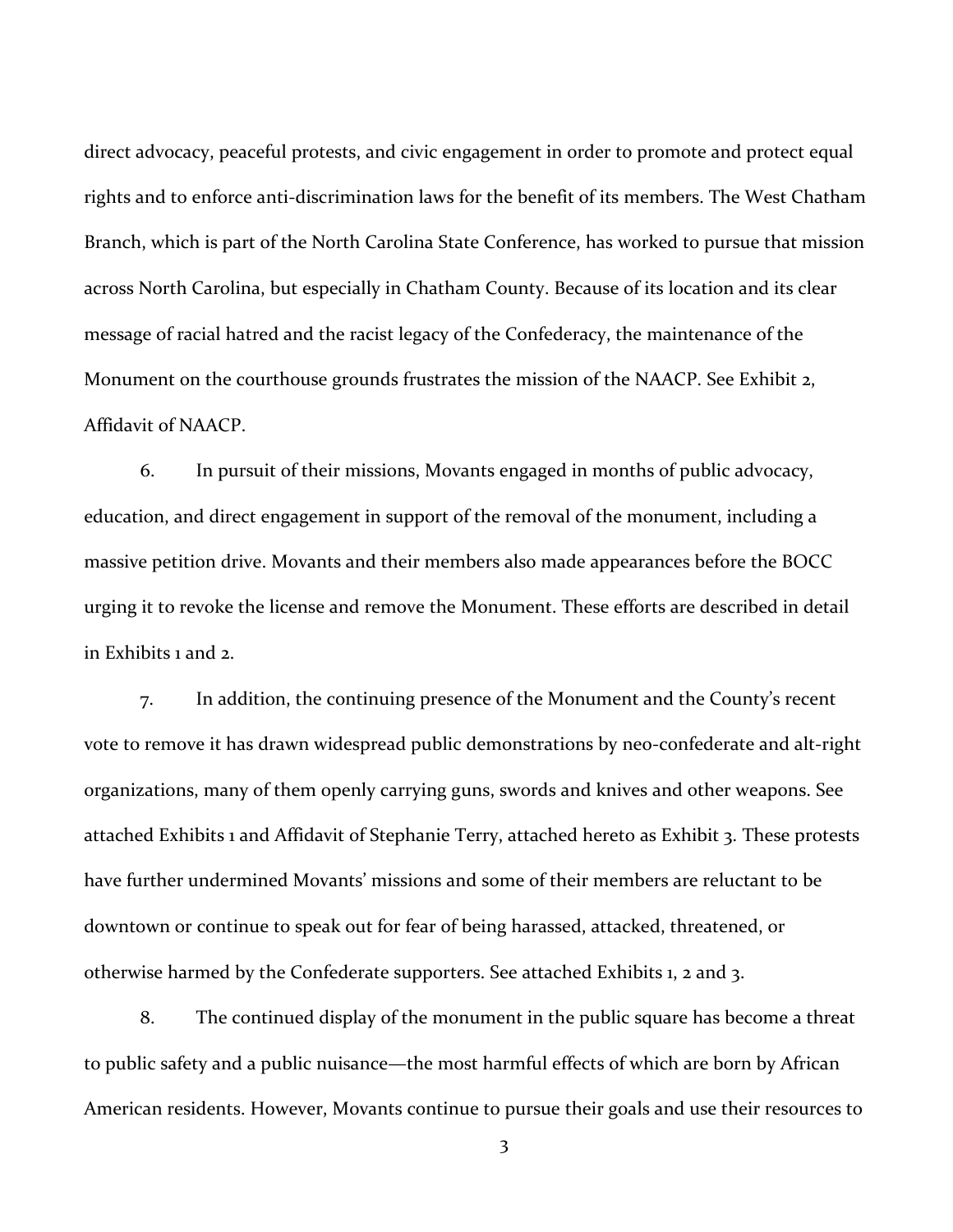advocate in support of the removal of the monument even in the face of the presence of armed Confederate supporters. See Exhibits 1, 2 and 3.

9. The disposition of Plaintiffs' action to prevent the removal of the monument directly implicates and would adversely impact Movants' interests as civil rights organizations and advocates of the rights of African Americans. The resolution of the claims at issue may determine the County's ability to remove the Monument and to address the adverse racial harms created by its display on public property. Movants have already worked diligently and successfully through and exhausted the democratic legislative process in pursuit of their missions and to protect their interests. Now that the matter has moved into the courtroom, movants' rights will be prejudiced if they are not permitted to intervene.

10. Movants' interests are not adequately represented by the existing parties in the case. The UDC is an all-white organization dedicated to re-write the racial history of the Civil War as the so-called "Lost Cause" of a just southern struggle, and slavery as benevolent and benign. The UDC seeks to ensure the continued display of the monument with no regard for the legacy of racism and hate it embodies. Its interests, claims, and legal position are directly counter to Movants'. And although the BOCC voted to remove the Monument, it also does not adequately represent Movants' interests. The BOCC represents the general public interest. While that includes Movants, it also includes other Chatham County residents, including the Plaintiffs and their supporters. In addition, the BOCC has presented a different legal position than the Movants, focusing narrowly on the question of ownership and not on the racial discrimination or harms, or likely constitutional violations caused by the continuing display of the Monument.

11. Alternatively, Movants also meet the requirements for permissive intervention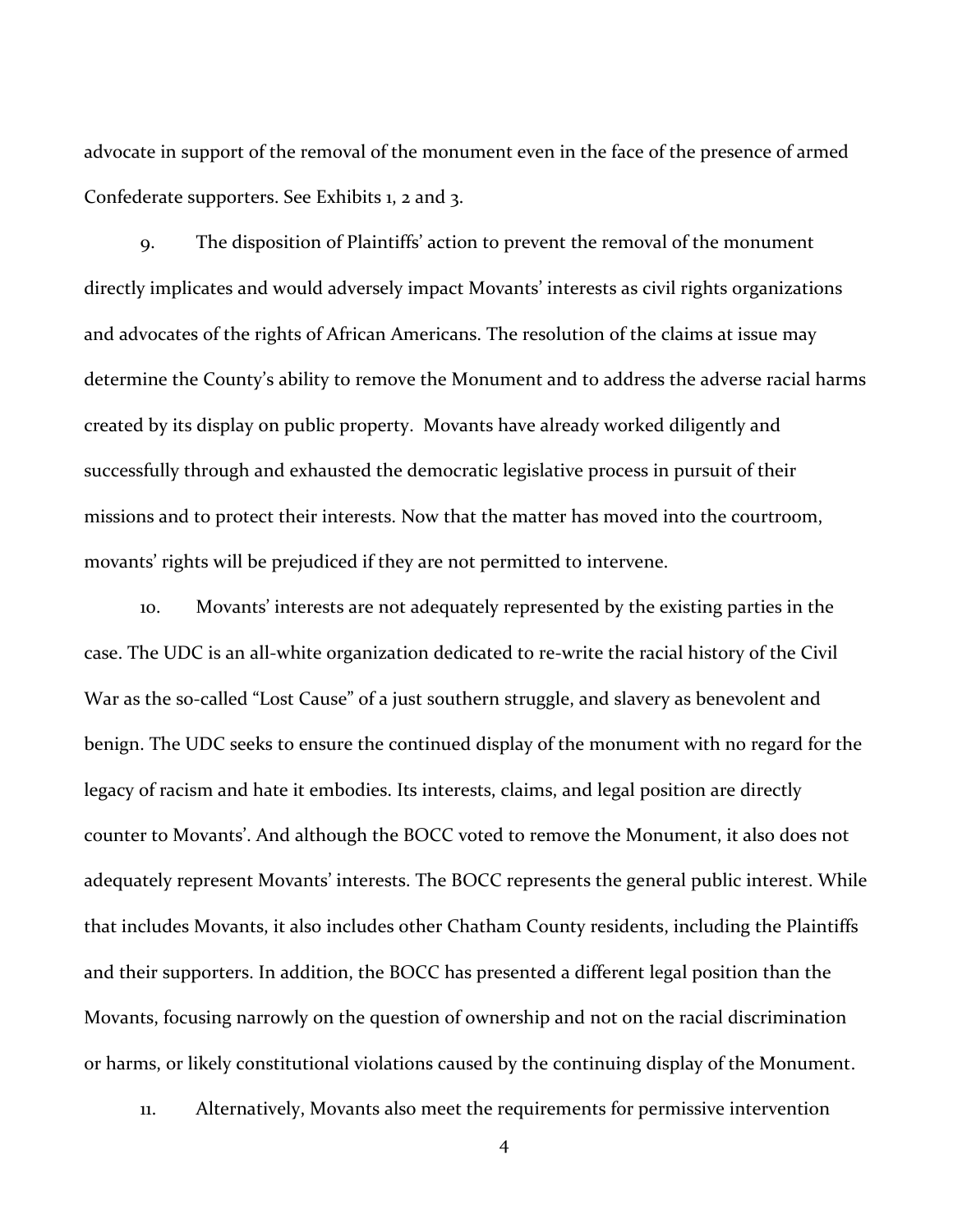pursuant to Rule  $24(b)(2)$ . Under that section of the rule, a timely applicant must show their "claim or defense and the main action have a question of law or fact in common. . . . In exercising its discretion, the court shall consider whether the intervention will unduly delay or prejudice the adjudication of the rights of other parties." N.C. Gen. Stat. § 1A-1, Rule 24(b)(2).

12. As stated above, Movants' claims regarding the continuing location of the Monument on public property have questions of law and fact in common with the pending action. The UDC claims the Monument must remain in place; both BOCC and Movants assert that the monument should be removed (the former in defense of the government's policy as enacted by elected representatives, the latter based upon the conviction that the removal is a necessary step for the achievement of racial justice). The resolution of these claims are grounded upon common questions of law and fact. Finally, the intervention will neither unduly delay nor prejudice the adjudication, due to the significant overlap of questions of law and fact, and because Movants are seeking intervention at the early preliminary stages of the case.

13. Counsel for the Plaintiffs and for the Defendant have been notified of this Motion. The Defendants consent to the Motion; Plaintiffs have not responded regarding their position.

WHEREFORE, Movants' respectfully request that the Court grant their Motion to Intervene of right, pursuant to Rule 24(a)(2) of the North Carolina Rules of Civil Procedure, or in the alternative, that they be granted permissive intervention, pursuant to Rule 24(b). Movants have attached to this Motion a proposed Order and their Motion to Dismiss the Complaint pursuant to N.C. Rule of Civ. Proc. 12(b)(1) and 12(b)(6), and ask that it be accepted as filed as of the date of the Court's order granting the Motion to Intervene.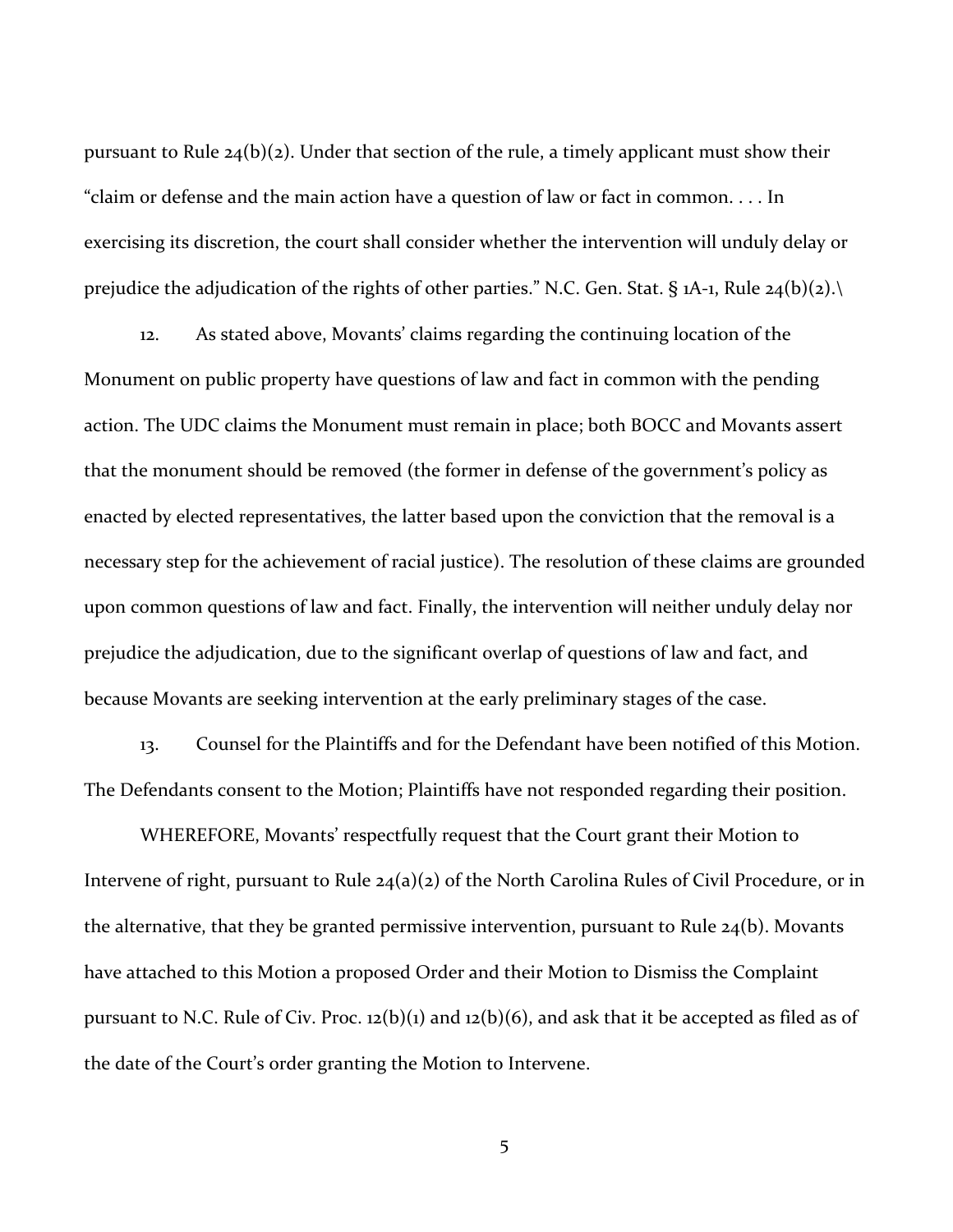Respectfully submitted, this the  $\bigcup_{d} \bigcap_{d}$  ay of November 2019.

### Lawyers' Committee for Civil Rights Under Law

Elizabeth Haddix NC State Bar No. 25818 Mark Dorosin NC State Bar No. 20935 P.O. Box  $956$ Carrboro, NC 27510 Tel. 919.914.6106 ehaddix@lawyerscommittee.org mdorosin@lawyerscommittee.org

### Kilpatrick Townsend & Stockton LLP

 $\delta v$ 

Joseph S. Dowdy NC State Bar No. 31941 Phillip A. Harris, Jr. NC State Bar No. 39740 4208 Six Forks Road, Suite 1400 Raleigh, NC 27609 Phone: (919) 420-1700 Fax:  $(qq)$  420-1800 JDowdy@KilpatrickTownsend.com PHarris@KilpatrickTownsend.com

Elizabeth L. Winters NC State Bar No. 44918 1001 West Fourth Street Winston-Salem, North Carolina 27101 Telephone: (336) 607-7300 Facsimile: (336) 607-7500 BWinters@KilpatrickTownsend.com

**Attorneys for Movant-Intervenors**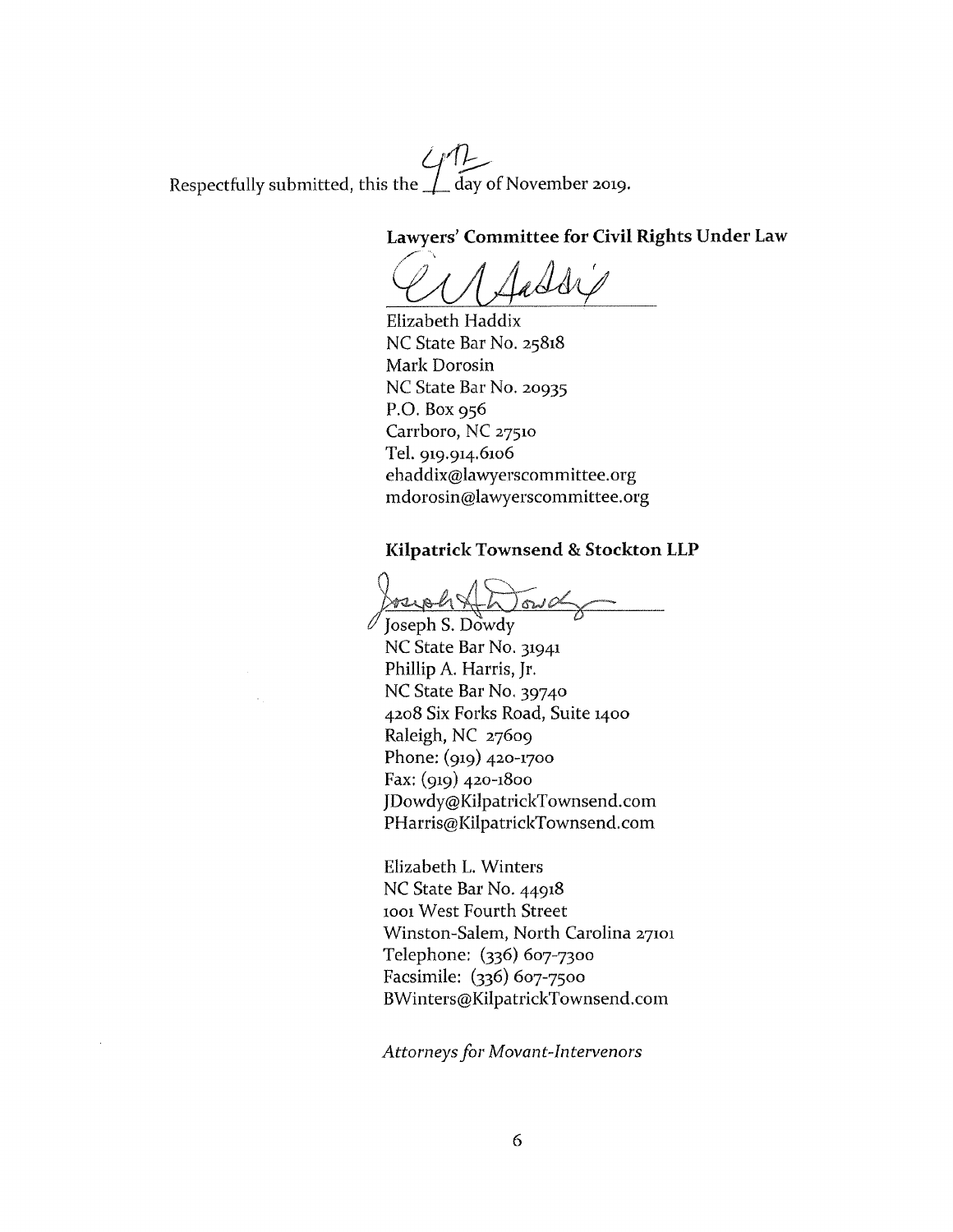### **CERTIFICATE OF SERVICE**

The undersigned certifies that the foregoing MOTION TO INTERVENE has been served on all parties and/or counsel by U.S. Postal Service, first-class delivery, with a courtesy copy by direct transmission to the electronic mailing addresses shown below:

> James A. Davis 301 North Main St. Winston-Salem, N.C. 27101 JAD@jamesadavislaw.comv

Nick Ellis Poyner Spruill 130 S. Franklin Ave. Rocky Mount, NC 27802 jnellis@poynerspruill.com

This the 4<sup>th</sup> day of November, 2019. Elizabeth Haddix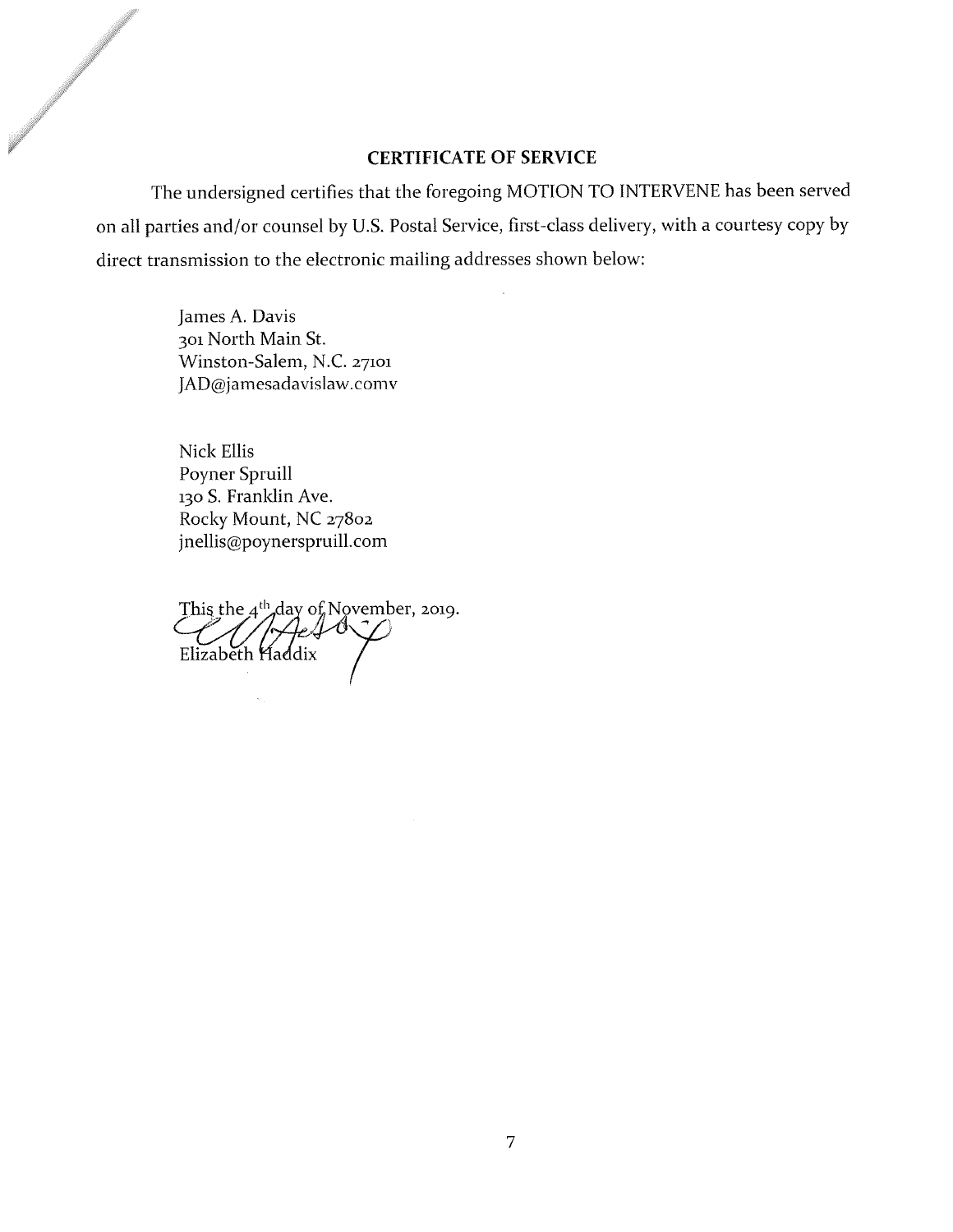# STATE OF NORTH CAROLINA IN THE GENERAL COURT OF JUSTICE SUPERIOR COURT DIVISION

# CHATHAM COUNTY 19-CVS-809

| <b>BARBARA CLARK PUGH; GENE</b><br>TERRELL BROOKS; THOMAS HENRY<br>CLEGG; and THE WINNIE DAVIS<br><b>CHAPTER 259 OF THE UNITED</b><br>DAUGHTERS OF THE CONFEDERACY,                                           |              |
|---------------------------------------------------------------------------------------------------------------------------------------------------------------------------------------------------------------|--------------|
| Plaintiffs,                                                                                                                                                                                                   |              |
| V.                                                                                                                                                                                                            | <b>ORDER</b> |
| <b>KAREN HOWARD; MIKE</b><br>DASHER; DIANNA HALES; JIM<br>CRAWFORD; and ANDY WILKIE, in their<br>official capacities as members of the<br>Board of County Commissioners of<br>Chatham County, North Carolina, |              |
| Defendants.                                                                                                                                                                                                   |              |

NOW COMES the Undersigned, upon the Motion to Intervene filed in this matter by West Chatham Branch of the National Association for the Advancement of Colored People ("NAACP") and Chatham For All ("CFA"), (hereinafter "Intervenors"). Having reviewed the Motion and supporting affidavits, and the arguments of counsel, this Court concludes that Intervenors have direct and immediate interests relating to the subject of this action, that the disposition of the action may impair or impede Intervenors' ability to protect those interests, and those interests are not adequately represented by existing the parties. Therefore, it is hereby ORDERED that, pursuant to Rule  $24(a)(2)$  of the N.C.